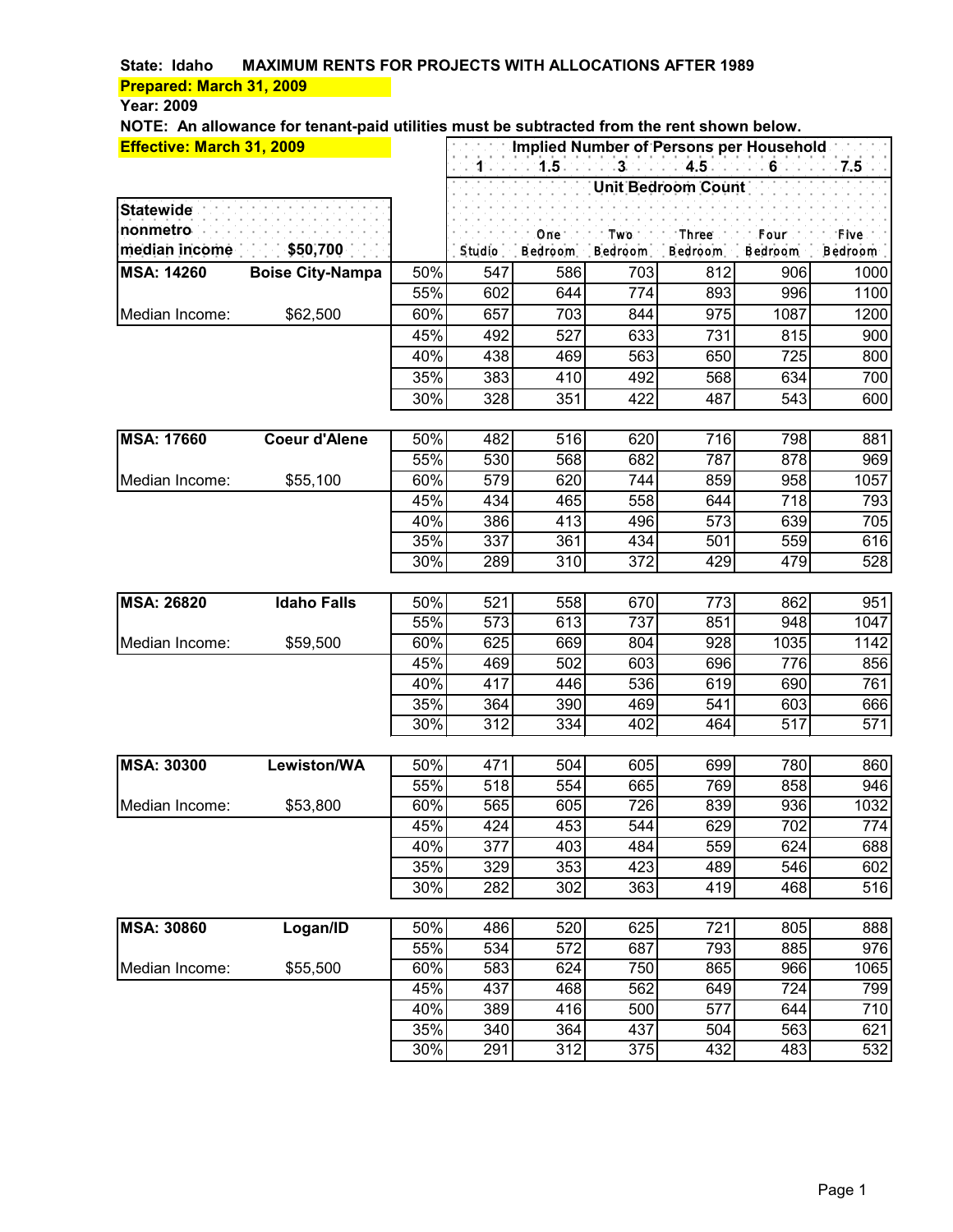### **Year: 2009**

| Effective: March 31, 2009 |                  | Implied Number of Persons per Household |        |                |           |                           |                          |         |
|---------------------------|------------------|-----------------------------------------|--------|----------------|-----------|---------------------------|--------------------------|---------|
|                           |                  |                                         | $1 -$  | 1.5            | - 3 - 1 - | $4.5 -$                   | $-6$ . The set of $\sim$ | $7.5 -$ |
|                           |                  |                                         |        |                |           | <b>Unit Bedroom Count</b> |                          |         |
| <b>Statewide</b>          |                  |                                         |        |                |           |                           |                          |         |
| nonmetro                  |                  |                                         |        | One.           | . Two.    | Three.                    | .Four :                  | . Five  |
| median income             | \$50,700         |                                         | Studio | <b>Bedroom</b> | Bedroom   | <b>Bedroom</b>            | Bedroom                  | Bedroom |
| <b>MSA: 38540</b>         | <b>Pocatello</b> | 50%                                     | 476    | 510            | 612       | 707                       | 788                      | 870     |
|                           |                  | 55%                                     | 523    | 561            | 673       | 778                       | 867                      | 957     |
| Median Income:            | \$54,400         | 60%                                     | 571    | 612            | 735       | 849                       | 946                      | 1044    |
|                           |                  | 45%                                     | 428    | 459            | 551       | 636                       | 709                      | 783     |
|                           |                  | 40%                                     | 381    | 408            | 490       | 566                       | 631                      | 696     |
|                           |                  | 35%                                     | 333    | 357            | 428       | 495                       | 552                      | 609     |
|                           |                  | 30%                                     | 285    | 306            | 367       | 424                       | 473                      | 522     |
| County:                   | Adams            | 50%                                     | 448    | 480            | 577       | 666                       | 743                      | 820     |
|                           |                  | 55%                                     | 493    | 528            | 635       | 733                       | 818                      | 902     |
| Median Income:            | \$51,300         | 60%                                     | 538    | 576            | 693       | 800                       | 892                      | 984     |
|                           |                  | 45%                                     | 403    | 432            | 519       | 600                       | 669                      | 738     |
|                           |                  | 40%                                     | 359    | 384            | 462       | 533                       | 595                      | 656     |
|                           |                  | 35%                                     | 314    | 336            | 404       | 466                       | 520                      | 574     |
|                           |                  | 30%                                     | 269    | 288            | 346       | 400                       | 446                      | 492     |
| County:                   | <b>Bear Lake</b> | 50%                                     | 448    | 480            | 577       | 666                       | 743                      | 820     |
|                           |                  | 55%                                     | 493    | 528            | 635       | 733                       | 818                      | 902     |
| Median Income:            | \$51,300         | 60%                                     | 538    | 576            | 693       | 800                       | 892                      | 984     |
|                           |                  | 45%                                     | 403    | 432            | 519       | 600                       | 669                      | 738     |
|                           |                  | 40%                                     | 359    | 384            | 462       | 533                       | 595                      | 656     |
|                           |                  | 35%                                     | 314    | 336            | 404       | 466                       | 520                      | 574     |
|                           |                  | 30%                                     | 269    | 288            | 346       | 400                       | 446                      | 492     |
| County:                   | Benewah          | 50%                                     | 448    | 480            | 577       | 666                       | 743                      | 820     |
|                           |                  | 55%                                     | 493    | 528            | 635       | 733                       | 818                      | 902     |
| Median Income:            | \$51,300         | 60%                                     | 538    | 576            | 693       | 800                       | 892                      | 984     |
|                           |                  | 45%                                     | 403    | 432            | 519       | 600                       | 669                      | 738     |
|                           |                  | 40%                                     | 359    | 384            | 462       | 533                       | 595                      | 656     |
|                           |                  | 35%                                     | 314    | 336            | 404       | 466                       | 520                      | 574     |
|                           |                  | 30%                                     | 269    | 288            | 346       | 400                       | 446                      | 492     |
| County:                   | Bingham          | 50%                                     | 456    | 489            | 587       | 678                       | 757                      | 835     |
|                           |                  | 55%                                     | 501    | 538            | 646       | 746                       | 833                      | 918     |
| Median Income:            | \$52,200         | 60%                                     | 547    | 587            | 705       | 814                       | 909                      | 1002    |
|                           |                  | 45%                                     | 410    | 440            | 528       | 610                       | 681                      | 751     |
|                           |                  | 40%                                     | 365    | 391            | 470       | 543                       | 606                      | 668     |
|                           |                  | 35%                                     | 319    | 342            | 411       | 475                       | 530                      | 584     |
|                           |                  | 30%                                     | 273    | 293            | 352       | 407                       | 454                      | 501     |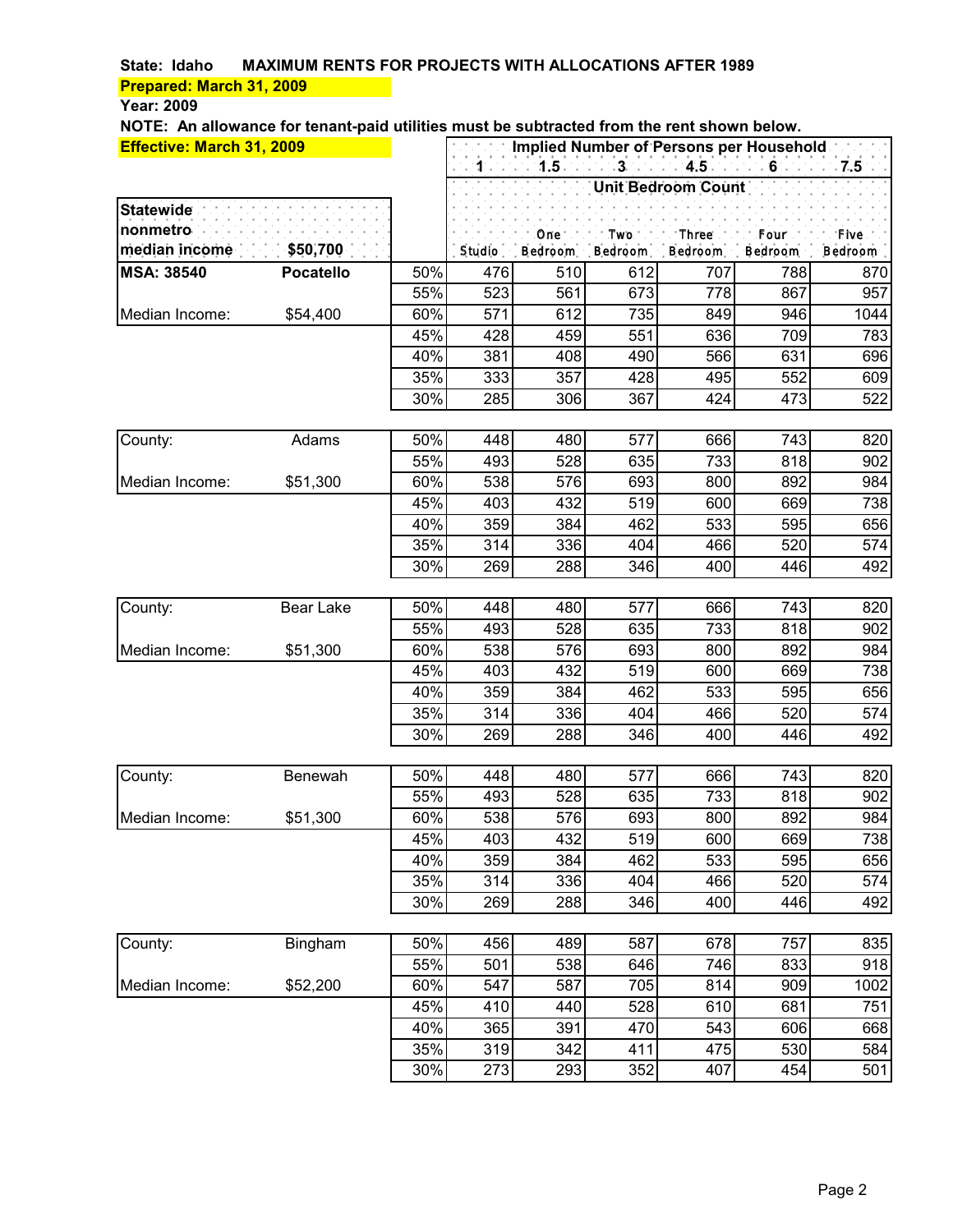### **Year: 2009**

| Effective: March 31, 2009     |                   |            | Implied Number of Persons per Household |                       |                                         |                           |                                  |                       |  |
|-------------------------------|-------------------|------------|-----------------------------------------|-----------------------|-----------------------------------------|---------------------------|----------------------------------|-----------------------|--|
|                               |                   |            | $1 -$                                   | $1.5 -$               | $-3$ . $-1$                             | $4.5 -$                   | $6 -$                            | $7.5 -$               |  |
|                               |                   |            |                                         |                       |                                         | <b>Unit Bedroom Count</b> |                                  |                       |  |
| <b>Statewide</b>              |                   |            |                                         |                       |                                         |                           |                                  |                       |  |
| nonmetro                      |                   |            |                                         | One.                  | . Two $\blacksquare$                    | : Three .                 | .Four :                          | . Five                |  |
| median income                 | \$50,700          |            | Studio                                  | Bedroom               | Bedroom                                 | Bedroom                   | <b>Bedroom</b>                   | Bedroom               |  |
| County:                       | <b>Blaine</b>     | 50%        | 681                                     | 729                   | 875                                     | 1011                      | 1127                             | 1245                  |  |
|                               |                   | 55%        | 749                                     | 802                   | 962                                     | 1112                      | 1240                             | 1369                  |  |
| Median Income:                | \$77,800          | 60%        | 817                                     | 875                   | 1050                                    | 1213                      | 1353                             | 1494                  |  |
|                               |                   | 45%        | 613                                     | 656                   | 787                                     | 910                       | 1014                             | 1120                  |  |
|                               |                   | 40%        | 545                                     | 583                   | 700                                     | 809                       | 902                              | 996                   |  |
|                               |                   | 35%        | 476                                     | 510                   | 612                                     | 707                       | 789                              | 871                   |  |
|                               |                   | 30%        | 408                                     | 437                   | 525                                     | 606                       | 676                              | 747                   |  |
|                               |                   |            |                                         |                       |                                         |                           |                                  |                       |  |
| County:                       | <b>Boise</b>      | 50%        | $\boldsymbol{\theta}$                   | $\boldsymbol{\theta}$ | θ                                       | θ                         | $\pmb{\uptheta}$                 | $\pmb{\theta}$        |  |
| (NOW IN BOISE CITY-NAMPA MSA) |                   | 55%        | θ                                       | $\theta$              | θ                                       | θ                         | $\theta$                         | $\pmb{\Theta}$        |  |
| Median Income:                | \$0               | 60%        | $\boldsymbol{\theta}$                   | $\theta$              | θ                                       | θ                         | $\pmb{\theta}$                   | $\boldsymbol{\theta}$ |  |
|                               |                   | 40%        | $\boldsymbol{\theta}$                   | $\boldsymbol{\theta}$ | θ                                       | $\boldsymbol{\theta}$     | $\boldsymbol{\theta}$            | $\boldsymbol{\theta}$ |  |
|                               |                   | 30%        | $\Theta$                                | $\theta$              | $\theta$                                | θ                         | $\pmb{\theta}$                   | $\pmb{\theta}$        |  |
|                               |                   |            |                                         |                       |                                         |                           |                                  |                       |  |
| County:                       | <b>Bonner</b>     | 50%        | 452                                     | 485                   | 581                                     | 671                       | 750                              | 826                   |  |
|                               |                   | 55%        | 497                                     | 533                   | 639                                     | 739                       | 825                              | 909                   |  |
| Median Income:                | \$51,700          | 60%        | 543                                     | 582                   | 697                                     | 806                       | 900                              | 992                   |  |
|                               |                   | 45%        | 407                                     | 436                   | 523                                     | 604                       | 675                              | 744                   |  |
|                               |                   | 40%        | 362                                     | 388                   | 465                                     | 537                       | 600                              | 661                   |  |
|                               |                   | 35%        | 316                                     | 339                   | 406                                     | 470                       | 525                              | 578                   |  |
|                               |                   | 30%        | 271                                     | 291                   | 348                                     | 403                       | 450                              | 496                   |  |
|                               |                   |            |                                         |                       |                                         |                           |                                  |                       |  |
| County:                       | <b>Bonneville</b> | 50%        | $\pmb{\Theta}$                          | $\pmb{\Theta}$        | $\pmb{\Theta}$                          | $\theta$                  | $\pmb{\uptheta}$                 | $\pmb{\theta}$        |  |
| (NOW IN IDAHO FALLS MSA)      |                   | 55%        | θ                                       | $\theta$              | $\theta$                                | θ                         | $\pmb{\theta}$                   | $\boldsymbol{\theta}$ |  |
| Median Income:                | \$0               | 60%        | $\boldsymbol{\theta}$                   | $\Theta$              | $\boldsymbol{\theta}$                   | θ                         | $\pmb{\Theta}$                   | $\boldsymbol{\theta}$ |  |
|                               |                   | 40%<br>30% | θ<br>$\pmb{\Theta}$                     | θ<br>$\theta$         | $\boldsymbol{\theta}$<br>$\pmb{\Theta}$ | θ                         | $\pmb{\Theta}$<br>$\pmb{\Theta}$ | $\boldsymbol{\theta}$ |  |
|                               |                   |            |                                         |                       |                                         | θ                         |                                  | $\pmb{\Theta}$        |  |
| County:                       | Boundary          | 50%        | 448                                     | 480                   | 577                                     | 666                       | 743                              | 820                   |  |
|                               |                   | 55%        | 493                                     | 528                   | 635                                     | 733                       | 818                              | 902                   |  |
| Median Income:                | \$51,300          | 60%        | 538                                     | 576                   | 693                                     | 800                       | 892                              | 984                   |  |
|                               |                   | 45%        | 403                                     | 432                   | 519                                     | 600                       | 669                              | 738                   |  |
|                               |                   | 40%        | 359                                     | 384                   | 462                                     | 533                       | 595                              | 656                   |  |
|                               |                   | 35%        | 314                                     | 336                   | 404                                     | 466                       | 520                              | 574                   |  |
|                               |                   | 30%        | 269                                     | 288                   | 346                                     | 400                       | 446                              | 492                   |  |
|                               |                   |            |                                         |                       |                                         |                           |                                  |                       |  |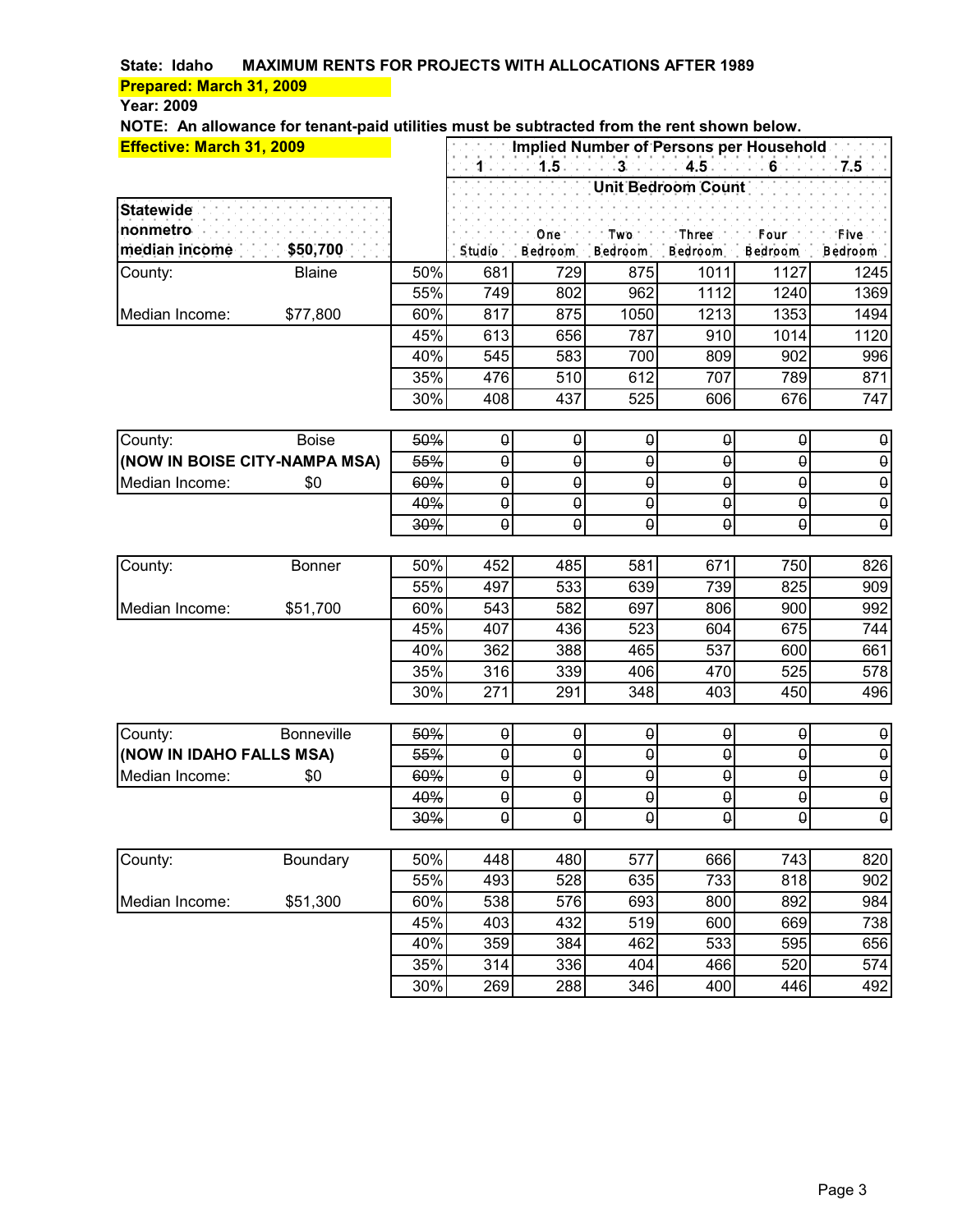#### **Year: 2009**

**NOTE: An allowance for tenant-paid utilities must be subtracted from the rent shown below.**

| <b>Effective: March 31, 2009</b>                       |              |     | Implied Number of Persons per Household |     |     |                                                                                               |     |         |  |  |
|--------------------------------------------------------|--------------|-----|-----------------------------------------|-----|-----|-----------------------------------------------------------------------------------------------|-----|---------|--|--|
|                                                        |              |     |                                         |     |     |                                                                                               |     |         |  |  |
|                                                        |              |     |                                         |     |     | Unit Bedroom Count                                                                            |     |         |  |  |
| <b>Statewide</b><br>nonmetro<br>median income \$50,700 |              |     |                                         |     |     | One. The Two Theory Three Profile Four Pro-<br>Studio Bedroom Bedroom Bedroom Bedroom Bedroom |     | ∴ Five' |  |  |
| County:                                                | <b>Butte</b> | 50% | 448                                     | 480 | 577 | 666                                                                                           | 743 | 820     |  |  |
|                                                        |              | 55% | 493                                     | 528 | 635 | 733                                                                                           | 818 | 902     |  |  |
| Median Income:                                         | \$51,300     | 60% | 538                                     | 576 | 693 | 800                                                                                           | 892 | 984     |  |  |
|                                                        |              | 45% | 403                                     | 432 | 519 | 600                                                                                           | 669 | 738     |  |  |
|                                                        |              | 40% | 359                                     | 384 | 462 | 533                                                                                           | 595 | 656     |  |  |
|                                                        |              | 35% | 314                                     | 336 | 404 | 466                                                                                           | 520 | 574     |  |  |
|                                                        |              | 30% | 269                                     | 288 | 346 | 400                                                                                           | 446 | 492     |  |  |
|                                                        |              |     |                                         |     |     |                                                                                               |     |         |  |  |
| County:                                                | Camas        | 50% | 455                                     | 487 | 585 | 676                                                                                           | 753 | 831     |  |  |
|                                                        |              | 55% | 500                                     | 536 | 643 | 743                                                                                           | 829 | 915     |  |  |
| Median Income:                                         | \$52,000     | 60% | 546                                     | 585 | 702 | 811                                                                                           | 904 | 998     |  |  |
|                                                        |              | 45% | 409                                     | 438 | 526 | 608                                                                                           | 678 | 748     |  |  |
|                                                        |              | 40% | 364                                     | 390 | 468 | 541                                                                                           | 603 | 665     |  |  |
|                                                        |              | 35% | 318                                     | 341 | 409 | 473                                                                                           | 527 | 582     |  |  |
|                                                        |              | 30% | 273                                     | 292 | 351 | 405                                                                                           | 452 | 499     |  |  |

| -<br>Gount∨           | TVUT            | <del>50%</del> | 14       | 508 | E70<br>ਹਾਰ | 634 | 685        | 735 |
|-----------------------|-----------------|----------------|----------|-----|------------|-----|------------|-----|
| <b>Median Income:</b> | $\Omega$<br>sut | 60%            | 533<br>ᡂ | 609 | 685        | 760 | nn 4<br>ΘΖ | 883 |

NOTE: Canyon County is no longer calculated separately. Use the Boise City MSA numbers. Canyon County is now considered a part of the Boise MSA for statistical purposes.

| County:        | Caribou  | 50% | 485 | 519 | 623 | 720 | 803 | 886  |
|----------------|----------|-----|-----|-----|-----|-----|-----|------|
|                |          | 55% | 533 | 571 | 686 | 792 | 884 | 974  |
| Median Income: | \$55,400 | 60% | 582 | 623 | 748 | 864 | 964 | 1063 |
|                |          | 45% | 436 | 467 | 561 | 648 | 723 | 797  |
|                |          | 40% | 388 | 415 | 499 | 576 | 643 | 709  |
|                |          | 35% | 339 | 363 | 436 | 504 | 562 | 620  |
|                |          | 30% | 291 | 311 | 374 | 432 | 482 | 531  |
|                |          |     |     |     |     |     |     |      |
| County:        | Cassia   | 50% | 448 | 480 | 577 | 666 | 743 | 820  |
|                |          | 55% | 493 | 528 | 635 | 733 | 818 | 902  |
| Median Income: | \$51,300 | 60% | 538 | 576 | 693 | 800 | 892 | 984  |
|                |          | 45% | 403 | 432 | 519 | 600 | 669 | 738  |
|                |          | 40% | 359 | 384 | 462 | 533 | 595 | 656  |
|                |          | 35% | 314 | 336 | 404 | 466 | 520 | 574  |
|                |          | 30% | 269 | 288 | 346 | 400 | 446 | 492  |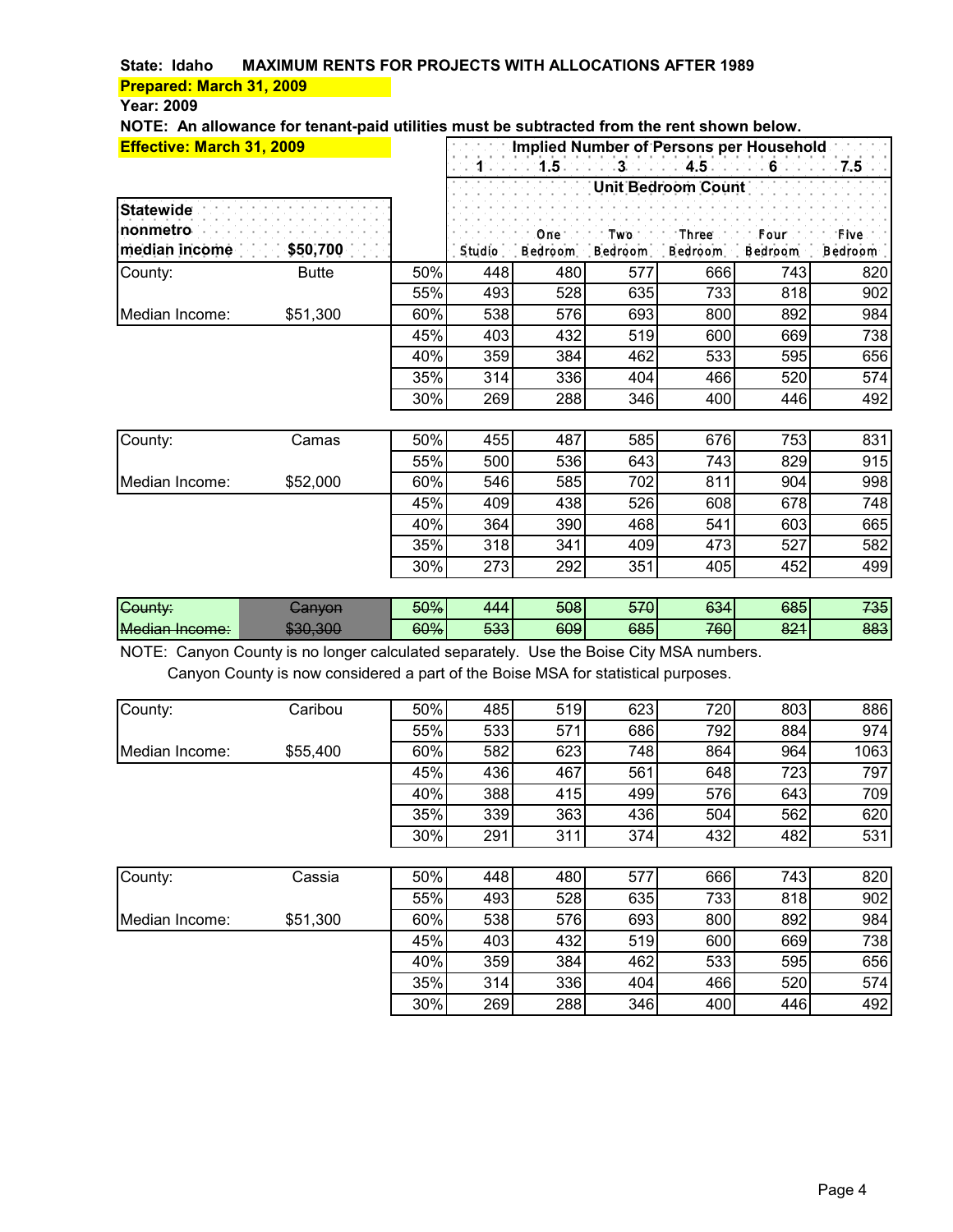#### **Year: 2009**

| <b>Effective: March 31, 2009</b> |            |     |                       |                       |                       | Implied Number of Persons per Household |                       |                       |
|----------------------------------|------------|-----|-----------------------|-----------------------|-----------------------|-----------------------------------------|-----------------------|-----------------------|
|                                  |            |     | $1 - 1$               | 1.5                   | $\sim$ 3.             | $4.5 -$                                 | $-6 -$                | 7.5                   |
|                                  |            |     |                       |                       |                       | Unit Bedroom Count                      |                       |                       |
| <b>Statewide</b>                 |            |     |                       |                       |                       |                                         |                       |                       |
| nonmetro                         |            |     |                       | One.                  | . Two $\cdot$         | Three.                                  | .Four :               | . Five                |
| median income                    | \$50,700   |     | Studio                | Bedroom               | Bedroom               | <b>Bedroom</b>                          | Bedroom               | Bedroom               |
| County:                          | Clark      | 50% | 448                   | 480                   | 577                   | 666                                     | 743                   | 820                   |
|                                  |            | 55% | 493                   | 528                   | 635                   | 733                                     | 818                   | 902                   |
| Median Income:                   | \$51,300   | 60% | 538                   | 576                   | 693                   | 800                                     | 892                   | 984                   |
|                                  |            | 45% | 403                   | 432                   | 519                   | 600                                     | 669                   | 738                   |
|                                  |            | 40% | 359                   | 384                   | 462                   | 533                                     | 595                   | 656                   |
|                                  |            | 35% | 314                   | 336                   | 404                   | 466                                     | 520                   | 574                   |
|                                  |            | 30% | 269                   | 288                   | 346                   | 400                                     | 446                   | 492                   |
|                                  |            |     |                       |                       |                       |                                         |                       |                       |
| County:                          | Clearwater | 50% | 448                   | 480                   | 577                   | 666                                     | 743                   | 820                   |
|                                  |            | 55% | 493                   | 528                   | 635                   | 733                                     | 818                   | 902                   |
| Median Income:                   | \$51,300   | 60% | 538                   | 576                   | 693                   | 800                                     | 892                   | 984                   |
|                                  |            | 45% | 403                   | 432                   | 519                   | 600                                     | 669                   | 738                   |
|                                  |            | 40% | 359                   | 384                   | 462                   | 533                                     | 595                   | 656                   |
|                                  |            | 35% | 314                   | 336                   | 404                   | 466                                     | 520                   | 574                   |
|                                  |            | 30% | 269                   | 288                   | 346                   | 400                                     | 446                   | 492                   |
| County:                          | Custer     | 50% | 451                   | 483                   | 580                   | 670                                     | 748                   | 825                   |
|                                  |            | 55% | 496                   | 532                   | 638                   | 737                                     | 823                   | 908                   |
| Median Income:                   | \$51,300   | 60% | 541                   | 580                   | 696                   | 804                                     | 898                   | 990                   |
|                                  |            | 45% | 406                   | 435                   | 522                   | 603                                     | 673                   | 743                   |
|                                  |            | 40% | 361                   | 387                   | 464                   | 536                                     | 599                   | 660                   |
|                                  |            | 35% | 315                   | 338                   | 406                   | 469                                     | 524                   | 577                   |
|                                  |            | 30% | 270                   | 290                   | 348                   | 402                                     | 449                   | 495                   |
|                                  |            |     |                       |                       |                       |                                         |                       |                       |
| County:                          | Elmore     | 50% | 466                   | 499                   | 600                   | 693                                     | 772                   | 853                   |
|                                  |            | 55% | 512                   | 549                   | 660                   | 762                                     | 849                   | 938                   |
| Median Income:                   | \$53,300   | 60% | 559                   | 599                   | 720                   | 831                                     | 927                   | 1023                  |
|                                  |            | 45% | 419                   | 449                   | 540                   | 623                                     | 695                   | 767                   |
|                                  |            | 40% | 373                   | 399                   | 480                   | 554                                     | 618                   | 682                   |
|                                  |            | 35% | 326                   | 349                   | 420                   | 485                                     | 540                   | 597                   |
|                                  |            | 30% | 279                   | 299                   | 360                   | 415                                     | 463                   | 511                   |
| County:                          | Franklin   | 50% | $\theta$              | $\boldsymbol{\theta}$ | $\pmb{\theta}$        | $\pmb{\uptheta}$                        | $\pmb{\theta}$        | $\pmb{\theta}$        |
| (NOW IN LOGAN/ID MSA)            |            | 55% | $\pmb{\Theta}$        | $\pmb{\Theta}$        | $\pmb{\Theta}$        | $\theta$                                | $\pmb{\uptheta}$      | $\pmb{\uptheta}$      |
| Median Income:                   | \$0        | 60% | $\pmb{\Theta}$        | $\pmb{\Theta}$        | $\pmb{\Theta}$        | $\pmb{\Theta}$                          | $\pmb{\Theta}$        | $\pmb{\uptheta}$      |
|                                  |            | 40% | $\boldsymbol{\theta}$ | $\boldsymbol{\theta}$ | $\boldsymbol{\theta}$ | $\boldsymbol{\theta}$                   | $\boldsymbol{\theta}$ | $\boldsymbol{\theta}$ |
|                                  |            | 30% | $\theta$              | $\Theta$              | $\Theta$              | $\boldsymbol{\theta}$                   | $\boldsymbol{\theta}$ | $\boldsymbol{\theta}$ |
|                                  |            |     |                       |                       |                       |                                         |                       |                       |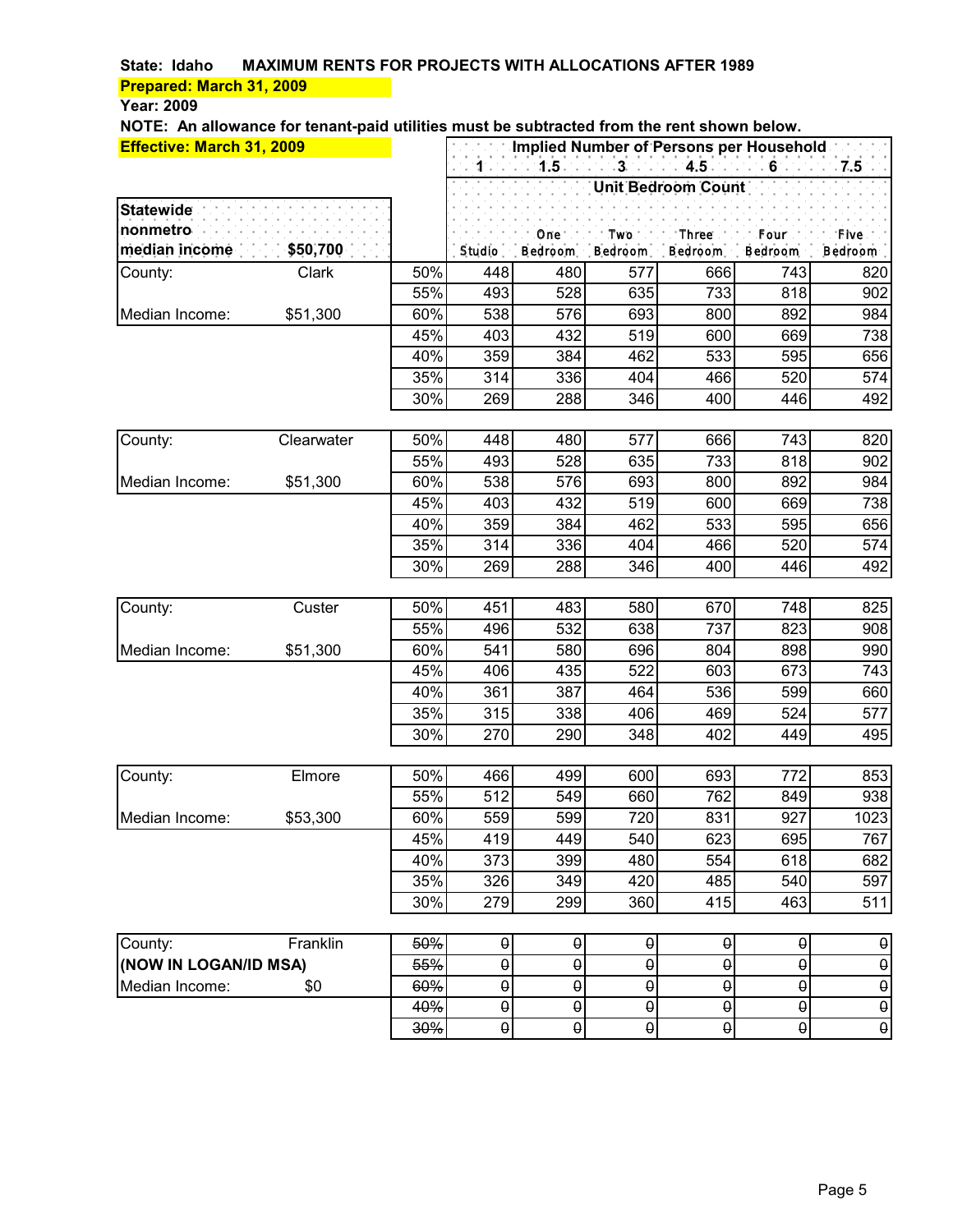### **Year: 2009**

| <b>Effective: March 31, 2009</b> |           |            | Implied Number of Persons per Household |                       |                       |                           |                                                                                                                                                                                                 |                       |  |
|----------------------------------|-----------|------------|-----------------------------------------|-----------------------|-----------------------|---------------------------|-------------------------------------------------------------------------------------------------------------------------------------------------------------------------------------------------|-----------------------|--|
|                                  |           |            | $1 - 1$                                 | 1.5                   | $3 - 4.5$             |                           | $\mathcal{L}^{\mathcal{L}}\left(\mathcal{L}^{\mathcal{L}}\right)=\left(\mathbf{G}^{\mathcal{L}}\right)\mathcal{L}^{\mathcal{L}}\left(\mathcal{L}^{\mathcal{L}}\right)\mathcal{L}^{\mathcal{L}}$ | $7.5 -$               |  |
|                                  |           |            |                                         |                       |                       | <b>Unit Bedroom Count</b> |                                                                                                                                                                                                 |                       |  |
| <b>Statewide</b>                 |           |            |                                         |                       |                       |                           |                                                                                                                                                                                                 |                       |  |
| nonmetro                         |           |            |                                         | One.                  | Two <sup>-</sup> .    | : Three.                  | .Four :                                                                                                                                                                                         | . Five:               |  |
| median income                    | \$50,700  |            | Studio                                  | Bedroom               | Bedroom               | Bedroom                   | Bedroom                                                                                                                                                                                         | Bedroom               |  |
| County:                          | Fremont   | 50%        | 448                                     | 480                   | 577                   | 666                       | 743                                                                                                                                                                                             | 820                   |  |
|                                  |           | 55%        | 493                                     | 528                   | 635                   | 733                       | 818                                                                                                                                                                                             | 902                   |  |
| Median Income:                   | \$51,300  | 60%        | 538                                     | 576                   | 693                   | 800                       | 892                                                                                                                                                                                             | 984                   |  |
|                                  |           | 45%        | 403                                     | 432                   | 519                   | 600                       | 669                                                                                                                                                                                             | 738                   |  |
|                                  |           | 40%        | 359                                     | 384                   | 462                   | 533                       | 595                                                                                                                                                                                             | 656                   |  |
|                                  |           | 35%        | 314                                     | 336                   | 404                   | 466                       | 520                                                                                                                                                                                             | 574                   |  |
|                                  |           | 30%        | 269                                     | 288                   | 346                   | 400                       | 446                                                                                                                                                                                             | 492                   |  |
|                                  |           |            |                                         |                       |                       |                           |                                                                                                                                                                                                 |                       |  |
| County:                          | Gem       | 50%<br>55% | 456                                     | 488<br>537            | 586                   | 677<br>745                | 755<br>830                                                                                                                                                                                      | 833<br>917            |  |
| Median Income:                   | \$52,100  | 60%        | 501<br>547                              | 586                   | 644<br>703            | 813                       | 906                                                                                                                                                                                             | 1000                  |  |
|                                  |           | 45%        | 410                                     | 439                   | 527                   | 609                       | 679                                                                                                                                                                                             | 750                   |  |
|                                  |           | 40%        | 365                                     | 391                   | 469                   | 542                       | 604                                                                                                                                                                                             | 667                   |  |
|                                  |           | 35%        | 319                                     | 342                   | 410                   | 474                       | 528                                                                                                                                                                                             | 583                   |  |
|                                  |           | 30%        | 273                                     | 293                   | 351                   | 406                       | 453                                                                                                                                                                                             | 500                   |  |
|                                  |           |            |                                         |                       |                       |                           |                                                                                                                                                                                                 |                       |  |
| County:                          | Gooding   | 50%        | 448                                     | 480                   | 577                   | 666                       | 743                                                                                                                                                                                             | 820                   |  |
|                                  |           | 55%        | 493                                     | 528                   | 635                   | 733                       | 818                                                                                                                                                                                             | 902                   |  |
| Median Income:                   | \$51,300  | 60%        | 538                                     | 576                   | 693                   | 800                       | 892                                                                                                                                                                                             | 984                   |  |
|                                  |           | 45%        | 403                                     | 432                   | 519                   | 600                       | 669                                                                                                                                                                                             | 738                   |  |
|                                  |           | 40%        | 359                                     | 384                   | 462                   | 533                       | 595                                                                                                                                                                                             | 656                   |  |
|                                  |           | 35%        | 314                                     | 336                   | 404                   | 466                       | 520                                                                                                                                                                                             | 574                   |  |
|                                  |           | 30%        | 269                                     | 288                   | 346                   | 400                       | 446                                                                                                                                                                                             | 492                   |  |
|                                  |           |            |                                         |                       |                       |                           |                                                                                                                                                                                                 |                       |  |
| County:                          | Idaho     | 50%        | 448                                     | 480                   | 577                   | 666                       | 743                                                                                                                                                                                             | 820                   |  |
|                                  |           | 55%        | 493                                     | 528                   | 635                   | 733                       | 818                                                                                                                                                                                             | 902                   |  |
| Median Income:                   | \$51,300  | 60%        | 538                                     | 576                   | 693                   | 800                       | 892                                                                                                                                                                                             | 984                   |  |
|                                  |           | 45%        | 403                                     | 432                   | 519                   | 600                       | 669                                                                                                                                                                                             | 738                   |  |
|                                  |           | 40%        | 359                                     | 384                   | 462                   | 533                       | 595                                                                                                                                                                                             | 656                   |  |
|                                  |           | 35%        | 314                                     | 336                   | 404                   | 466                       | 520                                                                                                                                                                                             | 574                   |  |
|                                  |           | 30%        | 269                                     | 288                   | 346                   | 400                       | 446                                                                                                                                                                                             | 492                   |  |
| County:                          | Jefferson | 50%        | $\theta$                                | $\boldsymbol{\theta}$ | $\pmb{\Theta}$        | θ                         | $\theta$                                                                                                                                                                                        | $\pmb{\theta}$        |  |
| (NOW IN IDAHO FALLS MSA)         |           | 55%        | $\pmb{\Theta}$                          | $\pmb{\Theta}$        | $\pmb{\Theta}$        | $\pmb{\Theta}$            | $\theta$                                                                                                                                                                                        | $\pmb{\theta}$        |  |
| Median Income:                   | \$0       | 60%        | $\pmb{\uptheta}$                        | $\pmb{\Theta}$        | θ                     | θ                         | $\theta$                                                                                                                                                                                        | $\pmb{\theta}$        |  |
|                                  |           | 40%        | $\boldsymbol{\theta}$                   | $\boldsymbol{\theta}$ | $\boldsymbol{\theta}$ | $\boldsymbol{\theta}$     | $\boldsymbol{\theta}$                                                                                                                                                                           | $\boldsymbol{\theta}$ |  |
|                                  |           | 30%        | $\Theta$                                | $\Theta$              | $\boldsymbol{\theta}$ | $\theta$                  | $\boldsymbol{\theta}$                                                                                                                                                                           | $\boldsymbol{\theta}$ |  |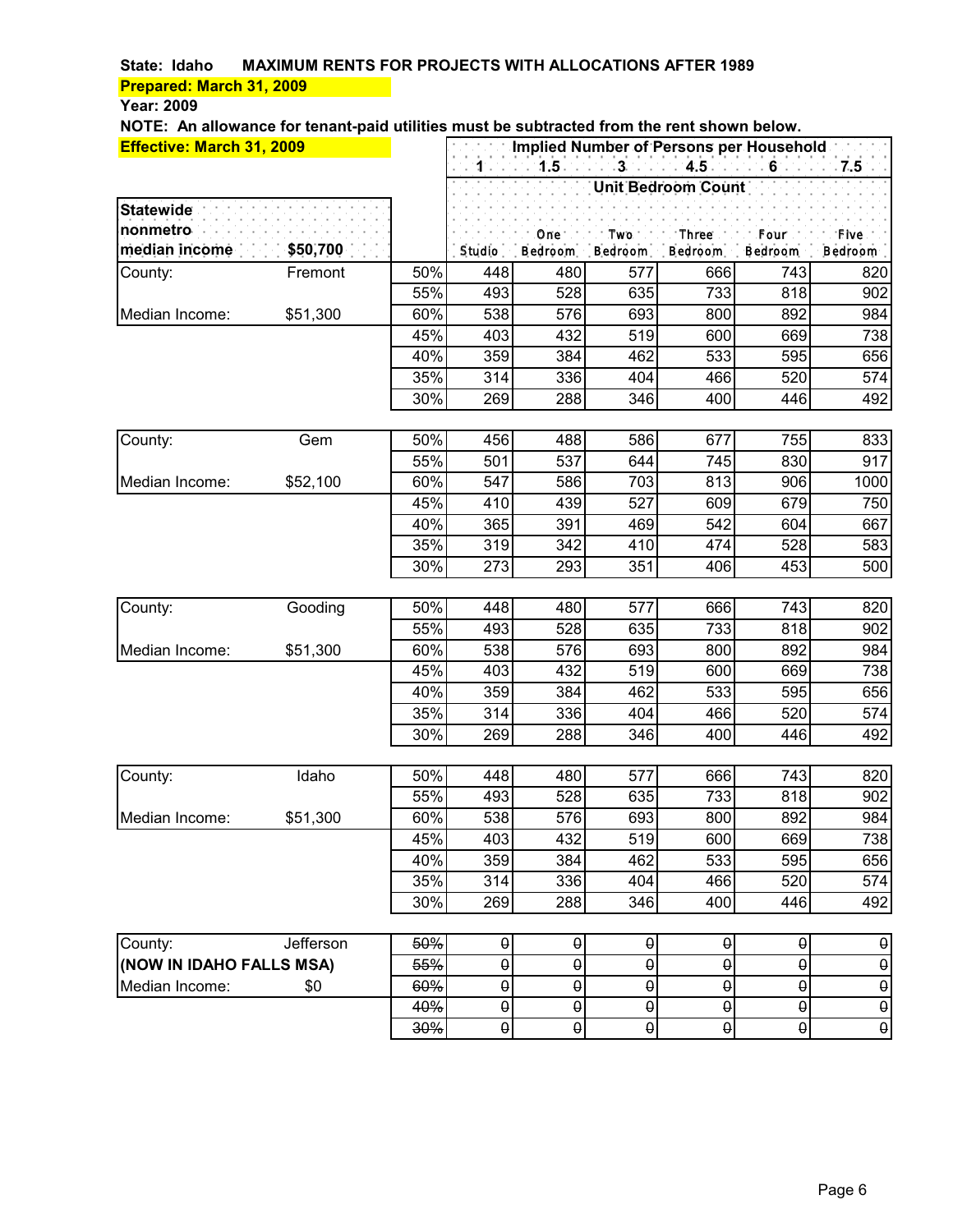### **Year: 2009**

|                                       | Effective: March 31, 2009 |            | Implied Number of Persons per Household |                            |                     |                                 |                       |                                         |  |
|---------------------------------------|---------------------------|------------|-----------------------------------------|----------------------------|---------------------|---------------------------------|-----------------------|-----------------------------------------|--|
|                                       |                           |            | $1$                                     | $1.5 -$                    |                     | $-3$ . $-1$ $4.5$ $-1$ $6$ $-1$ |                       | $7.5 -$                                 |  |
|                                       |                           |            |                                         |                            |                     | <b>Unit Bedroom Count</b>       |                       |                                         |  |
| <b>Statewide</b>                      |                           |            |                                         |                            |                     |                                 |                       |                                         |  |
| nonmetro                              |                           |            |                                         | One.                       | . Two.              | Three.                          | .Four :               | ∵ Five1                                 |  |
| median income                         | \$50,700                  |            | Studio                                  | Bedroom                    | Bedroom             | Bedroom                         | Bedroom               | <b>Bedroom</b>                          |  |
| County:                               | Jerome                    | 50%        | 448                                     | 480                        | 577                 | 666                             | 743                   | 820                                     |  |
|                                       |                           | 55%        | 493                                     | 528                        | 635                 | 733                             | 818                   | 902                                     |  |
| Median Income:                        | \$51,300                  | 60%        | 538                                     | 576                        | 693                 | 800                             | 892                   | 984                                     |  |
|                                       |                           | 45%        | 403                                     | 432                        | 519                 | 600                             | 669                   | 738                                     |  |
|                                       |                           | 40%        | 359                                     | 384                        | 462                 | 533                             | 595                   | 656                                     |  |
|                                       |                           | 35%        | 314                                     | 336                        | 404                 | 466                             | 520                   | 574                                     |  |
|                                       |                           | 30%        | 269                                     | 288                        | 346                 | 400                             | 446                   | 492                                     |  |
|                                       | Kootenai                  |            |                                         |                            |                     |                                 | $\pmb{\uptheta}$      |                                         |  |
| County:<br>(NOW IN COEUR D'ALENE MSA) |                           | 50%<br>55% | $\boldsymbol{\theta}$<br>$\pmb{\theta}$ | $\boldsymbol{\theta}$<br>θ | $\pmb{\theta}$<br>θ | $\pmb{\theta}$<br>θ             | $\theta$              | $\pmb{\theta}$<br>$\boldsymbol{\theta}$ |  |
| Median Income:                        | \$0                       | 60%        | $\pmb{\Theta}$                          | θ                          | θ                   | $\theta$                        | $\theta$              | $\pmb{\theta}$                          |  |
|                                       |                           | 40%        | $\pmb{\Theta}$                          | $\pmb{\Theta}$             | θ                   | $\pmb{\Theta}$                  | $\pmb{\uptheta}$      | $\pmb{\theta}$                          |  |
|                                       |                           | 30%        | $\Theta$                                | $\theta$                   | θ                   | $\theta$                        | $\boldsymbol{\theta}$ | $\boldsymbol{\theta}$                   |  |
|                                       |                           |            |                                         |                            |                     |                                 |                       |                                         |  |
| County:                               | Latah                     | 50%        | 515                                     | 551                        | 661                 | 764                             | 852                   | 940                                     |  |
|                                       |                           | 55%        | 566                                     | 606                        | 727                 | 840                             | 937                   | 1034                                    |  |
| Median Income:                        | \$58,800                  | 60%        | 618                                     | 661                        | 793                 | 917                             | 1023                  | 1128                                    |  |
|                                       |                           | 45%        | 463                                     | 496                        | 595                 | 687                             | 767                   | 846                                     |  |
|                                       |                           | 40%        | 412                                     | 441                        | 529                 | 611                             | 682                   | 752                                     |  |
|                                       |                           | 35%        | 360                                     | 385                        | 462                 | 535                             | 596                   | 658                                     |  |
|                                       |                           | 30%        | 309                                     | 330                        | 396                 | 458                             | 511                   | 564                                     |  |
|                                       |                           |            |                                         |                            |                     |                                 |                       |                                         |  |
| County:                               | Lemhi                     | 50%        | 448                                     | 480                        | 577                 | 666                             | 743                   | 820                                     |  |
|                                       |                           | 55%        | 493                                     | 528                        | 635                 | 733                             | 818                   | 902                                     |  |
| Median Income:                        | \$51,300                  | 60%        | 538                                     | 576                        | 693                 | 800                             | 892                   | 984                                     |  |
|                                       |                           | 45%        | 403                                     | 432<br>384                 | 519<br>462          | 600                             | 669                   | 738<br>656                              |  |
|                                       |                           | 40%        | 359                                     | 336                        | 404                 | 533<br>466                      | 595                   |                                         |  |
|                                       |                           | 35%<br>30% | 314<br>269                              | 288                        | 346                 | 400                             | 520<br>446            | 574<br>492                              |  |
|                                       |                           |            |                                         |                            |                     |                                 |                       |                                         |  |
| County:                               | Lewis                     | 50%        | 448                                     | 480                        | 577                 | 666                             | 743                   | 820                                     |  |
|                                       |                           | 55%        | 493                                     | 528                        | 635                 | 733                             | 818                   | 902                                     |  |
| Median Income:                        | \$51,300                  | 60%        | 538                                     | 576                        | 693                 | 800                             | 892                   | 984                                     |  |
|                                       |                           | 45%        | 403                                     | 432                        | 519                 | 600                             | 669                   | 738                                     |  |
|                                       |                           | 40%        | 359                                     | 384                        | 462                 | 533                             | 595                   | 656                                     |  |
|                                       |                           | 35%        | 314                                     | 336                        | 404                 | 466                             | 520                   | 574                                     |  |
|                                       |                           | 30%        | 269                                     | 288                        | 346                 | 400                             | 446                   | 492                                     |  |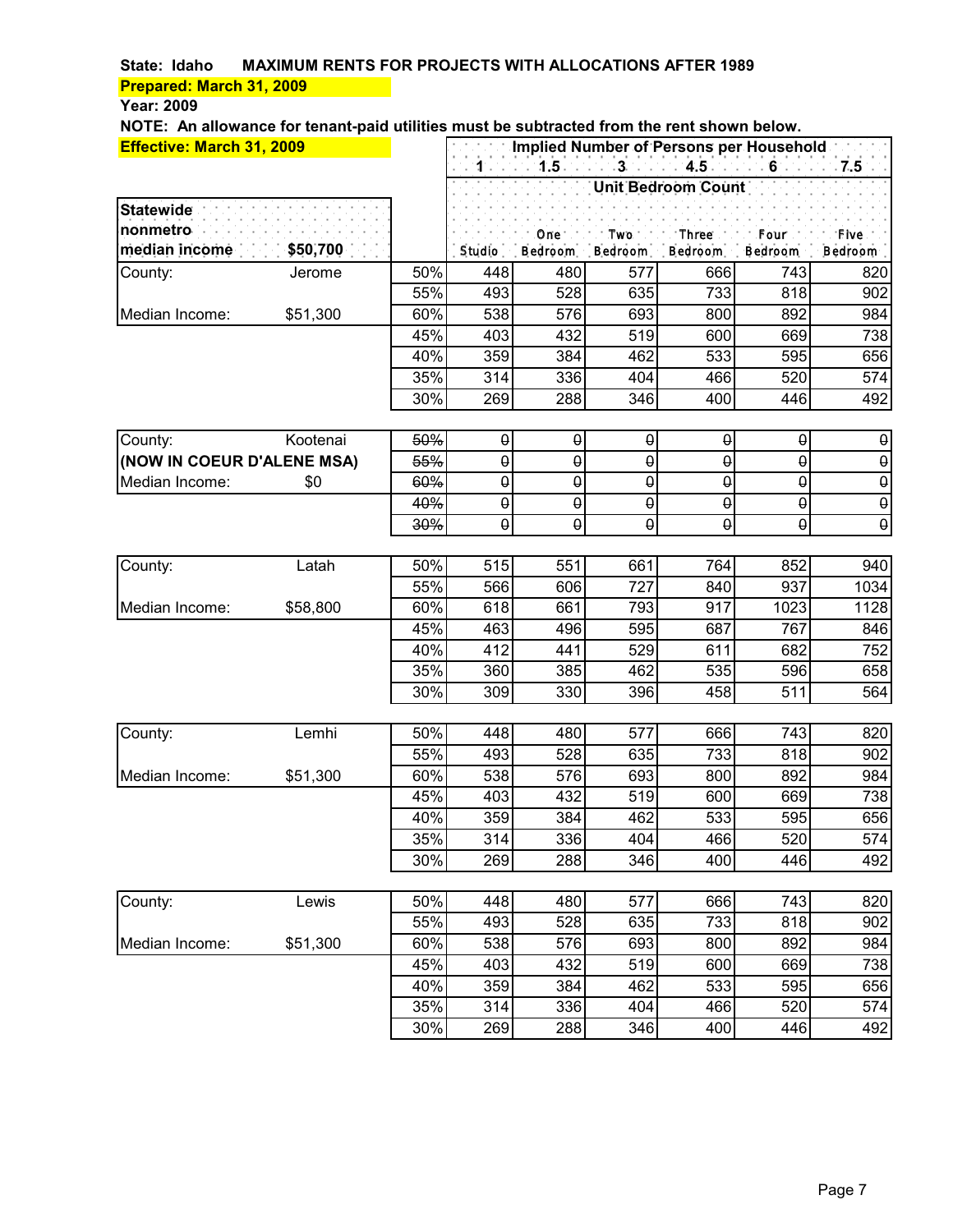#### **Year: 2009**

| $4.5 -$<br>$1.5 -$<br>$-3$<br>$1 - 1$<br>$-6$<br>7.5<br>Unit Bedroom Count<br><b>Statewide</b><br>nonmetro<br>: Three .<br>Onė.<br>$.$ Two $.$<br>.Four :<br>. Five<br>\$50,700<br>median income<br>Studio<br>Bedroom<br>Bedroom<br>Bedroom<br>Bedroom<br>Bedroom<br>50%<br>448<br>480<br>577<br>666<br>743<br>County:<br>Lincoln<br>820<br>55%<br>528<br>733<br>493<br>635<br>818<br>902<br>576<br>\$51,300<br>60%<br>538<br>693<br>800<br>892<br>984<br>Median Income:<br>45%<br>403<br>432<br>519<br>669<br>738<br>600<br>595<br>40%<br>359<br>384<br>462<br>533<br>656<br>35%<br>336<br>466<br>520<br>574<br>314<br>404<br>30%<br>269<br>288<br>346<br>400<br>446<br>492<br>462<br>495<br>765<br>Madison<br>50%<br>593<br>686<br>845<br>County:<br>55%<br>544<br>653<br>754<br>841<br>508<br>929<br>\$52,800<br>60%<br>555<br>594<br>712<br>823<br>918<br>1014<br>Median Income:<br>45%<br>416<br>445<br>534<br>617<br>688<br>760<br>370<br>612<br>40%<br>396<br>475<br>549<br>676<br>35%<br>415<br>480<br>535<br>323<br>346<br>591<br>297<br>30%<br>277<br>356<br>411<br>459<br>507<br>448<br>577<br>743<br>County:<br>Minidoka<br>50%<br>480<br>666<br>820<br>55%<br>493<br>528<br>733<br>818<br>635<br>902<br>576<br>\$51,300<br>60%<br>538<br>693<br>892<br>Median Income:<br>800<br>984<br>45%<br>403<br>432<br>519<br>669<br>738<br>600<br>359<br>595<br>40%<br>384<br>462<br>533<br>656<br>35%<br>336<br>466<br>520<br>574<br>314<br>404<br>30%<br>269<br>288<br>346<br>400<br>446<br>492<br>50%<br>$\pmb{\Theta}$<br>$\pmb{\Theta}$<br>County:<br>$\pmb{\theta}$<br>$\pmb{\Theta}$<br>$\pmb{\uptheta}$<br>Nez Perce<br>$\pmb{\theta}$<br>55%<br>$\pmb{\Theta}$<br>$\Theta$<br>$\pmb{\Theta}$<br>(NOW IN LEWISTON MSA)<br>$\pmb{\Theta}$<br>$\pmb{\uptheta}$<br>$\pmb{\uptheta}$<br>$\theta$<br>$\pmb{\Theta}$<br>$\pmb{\Theta}$<br>$\theta$<br>$\pmb{\Theta}$<br>Median Income:<br>\$0<br>60%<br>$\pmb{\theta}$<br>40%<br>$\theta$<br>$\theta$<br>$\boldsymbol{\theta}$<br>$\boldsymbol{\theta}$<br>$\boldsymbol{\theta}$<br>$\boldsymbol{\theta}$<br>$\overline{\Theta}$<br>$\boldsymbol{\theta}$<br>$\theta$<br>$\Theta$<br>θ<br>$\theta$<br>30%<br>County:<br>Oneida<br>448<br>743<br>50%<br>480<br>577<br>666<br>820<br>55%<br>493<br>528<br>635<br>733<br>818<br>902<br>\$51,300<br>538<br>576<br>892<br>60%<br>693<br>800<br>984<br>Median Income:<br>45%<br>432<br>669<br>403<br>519<br>600<br>738<br>40%<br>359<br>384<br>462<br>533<br>595<br>656 | <b>Effective: March 31, 2009</b> |  |  | Implied Number of Persons per Household |  |
|------------------------------------------------------------------------------------------------------------------------------------------------------------------------------------------------------------------------------------------------------------------------------------------------------------------------------------------------------------------------------------------------------------------------------------------------------------------------------------------------------------------------------------------------------------------------------------------------------------------------------------------------------------------------------------------------------------------------------------------------------------------------------------------------------------------------------------------------------------------------------------------------------------------------------------------------------------------------------------------------------------------------------------------------------------------------------------------------------------------------------------------------------------------------------------------------------------------------------------------------------------------------------------------------------------------------------------------------------------------------------------------------------------------------------------------------------------------------------------------------------------------------------------------------------------------------------------------------------------------------------------------------------------------------------------------------------------------------------------------------------------------------------------------------------------------------------------------------------------------------------------------------------------------------------------------------------------------------------------------------------------------------------------------------------------------------------------------------------------------------------------------------------------------------------------------------------------------------------------------------------------------------------------------------------------------------------------------------------------------------------------------------------------------------------------------------------------------------|----------------------------------|--|--|-----------------------------------------|--|
|                                                                                                                                                                                                                                                                                                                                                                                                                                                                                                                                                                                                                                                                                                                                                                                                                                                                                                                                                                                                                                                                                                                                                                                                                                                                                                                                                                                                                                                                                                                                                                                                                                                                                                                                                                                                                                                                                                                                                                                                                                                                                                                                                                                                                                                                                                                                                                                                                                                                        |                                  |  |  |                                         |  |
|                                                                                                                                                                                                                                                                                                                                                                                                                                                                                                                                                                                                                                                                                                                                                                                                                                                                                                                                                                                                                                                                                                                                                                                                                                                                                                                                                                                                                                                                                                                                                                                                                                                                                                                                                                                                                                                                                                                                                                                                                                                                                                                                                                                                                                                                                                                                                                                                                                                                        |                                  |  |  |                                         |  |
|                                                                                                                                                                                                                                                                                                                                                                                                                                                                                                                                                                                                                                                                                                                                                                                                                                                                                                                                                                                                                                                                                                                                                                                                                                                                                                                                                                                                                                                                                                                                                                                                                                                                                                                                                                                                                                                                                                                                                                                                                                                                                                                                                                                                                                                                                                                                                                                                                                                                        |                                  |  |  |                                         |  |
|                                                                                                                                                                                                                                                                                                                                                                                                                                                                                                                                                                                                                                                                                                                                                                                                                                                                                                                                                                                                                                                                                                                                                                                                                                                                                                                                                                                                                                                                                                                                                                                                                                                                                                                                                                                                                                                                                                                                                                                                                                                                                                                                                                                                                                                                                                                                                                                                                                                                        |                                  |  |  |                                         |  |
|                                                                                                                                                                                                                                                                                                                                                                                                                                                                                                                                                                                                                                                                                                                                                                                                                                                                                                                                                                                                                                                                                                                                                                                                                                                                                                                                                                                                                                                                                                                                                                                                                                                                                                                                                                                                                                                                                                                                                                                                                                                                                                                                                                                                                                                                                                                                                                                                                                                                        |                                  |  |  |                                         |  |
|                                                                                                                                                                                                                                                                                                                                                                                                                                                                                                                                                                                                                                                                                                                                                                                                                                                                                                                                                                                                                                                                                                                                                                                                                                                                                                                                                                                                                                                                                                                                                                                                                                                                                                                                                                                                                                                                                                                                                                                                                                                                                                                                                                                                                                                                                                                                                                                                                                                                        |                                  |  |  |                                         |  |
|                                                                                                                                                                                                                                                                                                                                                                                                                                                                                                                                                                                                                                                                                                                                                                                                                                                                                                                                                                                                                                                                                                                                                                                                                                                                                                                                                                                                                                                                                                                                                                                                                                                                                                                                                                                                                                                                                                                                                                                                                                                                                                                                                                                                                                                                                                                                                                                                                                                                        |                                  |  |  |                                         |  |
|                                                                                                                                                                                                                                                                                                                                                                                                                                                                                                                                                                                                                                                                                                                                                                                                                                                                                                                                                                                                                                                                                                                                                                                                                                                                                                                                                                                                                                                                                                                                                                                                                                                                                                                                                                                                                                                                                                                                                                                                                                                                                                                                                                                                                                                                                                                                                                                                                                                                        |                                  |  |  |                                         |  |
|                                                                                                                                                                                                                                                                                                                                                                                                                                                                                                                                                                                                                                                                                                                                                                                                                                                                                                                                                                                                                                                                                                                                                                                                                                                                                                                                                                                                                                                                                                                                                                                                                                                                                                                                                                                                                                                                                                                                                                                                                                                                                                                                                                                                                                                                                                                                                                                                                                                                        |                                  |  |  |                                         |  |
|                                                                                                                                                                                                                                                                                                                                                                                                                                                                                                                                                                                                                                                                                                                                                                                                                                                                                                                                                                                                                                                                                                                                                                                                                                                                                                                                                                                                                                                                                                                                                                                                                                                                                                                                                                                                                                                                                                                                                                                                                                                                                                                                                                                                                                                                                                                                                                                                                                                                        |                                  |  |  |                                         |  |
|                                                                                                                                                                                                                                                                                                                                                                                                                                                                                                                                                                                                                                                                                                                                                                                                                                                                                                                                                                                                                                                                                                                                                                                                                                                                                                                                                                                                                                                                                                                                                                                                                                                                                                                                                                                                                                                                                                                                                                                                                                                                                                                                                                                                                                                                                                                                                                                                                                                                        |                                  |  |  |                                         |  |
|                                                                                                                                                                                                                                                                                                                                                                                                                                                                                                                                                                                                                                                                                                                                                                                                                                                                                                                                                                                                                                                                                                                                                                                                                                                                                                                                                                                                                                                                                                                                                                                                                                                                                                                                                                                                                                                                                                                                                                                                                                                                                                                                                                                                                                                                                                                                                                                                                                                                        |                                  |  |  |                                         |  |
|                                                                                                                                                                                                                                                                                                                                                                                                                                                                                                                                                                                                                                                                                                                                                                                                                                                                                                                                                                                                                                                                                                                                                                                                                                                                                                                                                                                                                                                                                                                                                                                                                                                                                                                                                                                                                                                                                                                                                                                                                                                                                                                                                                                                                                                                                                                                                                                                                                                                        |                                  |  |  |                                         |  |
|                                                                                                                                                                                                                                                                                                                                                                                                                                                                                                                                                                                                                                                                                                                                                                                                                                                                                                                                                                                                                                                                                                                                                                                                                                                                                                                                                                                                                                                                                                                                                                                                                                                                                                                                                                                                                                                                                                                                                                                                                                                                                                                                                                                                                                                                                                                                                                                                                                                                        |                                  |  |  |                                         |  |
|                                                                                                                                                                                                                                                                                                                                                                                                                                                                                                                                                                                                                                                                                                                                                                                                                                                                                                                                                                                                                                                                                                                                                                                                                                                                                                                                                                                                                                                                                                                                                                                                                                                                                                                                                                                                                                                                                                                                                                                                                                                                                                                                                                                                                                                                                                                                                                                                                                                                        |                                  |  |  |                                         |  |
|                                                                                                                                                                                                                                                                                                                                                                                                                                                                                                                                                                                                                                                                                                                                                                                                                                                                                                                                                                                                                                                                                                                                                                                                                                                                                                                                                                                                                                                                                                                                                                                                                                                                                                                                                                                                                                                                                                                                                                                                                                                                                                                                                                                                                                                                                                                                                                                                                                                                        |                                  |  |  |                                         |  |
|                                                                                                                                                                                                                                                                                                                                                                                                                                                                                                                                                                                                                                                                                                                                                                                                                                                                                                                                                                                                                                                                                                                                                                                                                                                                                                                                                                                                                                                                                                                                                                                                                                                                                                                                                                                                                                                                                                                                                                                                                                                                                                                                                                                                                                                                                                                                                                                                                                                                        |                                  |  |  |                                         |  |
|                                                                                                                                                                                                                                                                                                                                                                                                                                                                                                                                                                                                                                                                                                                                                                                                                                                                                                                                                                                                                                                                                                                                                                                                                                                                                                                                                                                                                                                                                                                                                                                                                                                                                                                                                                                                                                                                                                                                                                                                                                                                                                                                                                                                                                                                                                                                                                                                                                                                        |                                  |  |  |                                         |  |
|                                                                                                                                                                                                                                                                                                                                                                                                                                                                                                                                                                                                                                                                                                                                                                                                                                                                                                                                                                                                                                                                                                                                                                                                                                                                                                                                                                                                                                                                                                                                                                                                                                                                                                                                                                                                                                                                                                                                                                                                                                                                                                                                                                                                                                                                                                                                                                                                                                                                        |                                  |  |  |                                         |  |
|                                                                                                                                                                                                                                                                                                                                                                                                                                                                                                                                                                                                                                                                                                                                                                                                                                                                                                                                                                                                                                                                                                                                                                                                                                                                                                                                                                                                                                                                                                                                                                                                                                                                                                                                                                                                                                                                                                                                                                                                                                                                                                                                                                                                                                                                                                                                                                                                                                                                        |                                  |  |  |                                         |  |
|                                                                                                                                                                                                                                                                                                                                                                                                                                                                                                                                                                                                                                                                                                                                                                                                                                                                                                                                                                                                                                                                                                                                                                                                                                                                                                                                                                                                                                                                                                                                                                                                                                                                                                                                                                                                                                                                                                                                                                                                                                                                                                                                                                                                                                                                                                                                                                                                                                                                        |                                  |  |  |                                         |  |
|                                                                                                                                                                                                                                                                                                                                                                                                                                                                                                                                                                                                                                                                                                                                                                                                                                                                                                                                                                                                                                                                                                                                                                                                                                                                                                                                                                                                                                                                                                                                                                                                                                                                                                                                                                                                                                                                                                                                                                                                                                                                                                                                                                                                                                                                                                                                                                                                                                                                        |                                  |  |  |                                         |  |
|                                                                                                                                                                                                                                                                                                                                                                                                                                                                                                                                                                                                                                                                                                                                                                                                                                                                                                                                                                                                                                                                                                                                                                                                                                                                                                                                                                                                                                                                                                                                                                                                                                                                                                                                                                                                                                                                                                                                                                                                                                                                                                                                                                                                                                                                                                                                                                                                                                                                        |                                  |  |  |                                         |  |
|                                                                                                                                                                                                                                                                                                                                                                                                                                                                                                                                                                                                                                                                                                                                                                                                                                                                                                                                                                                                                                                                                                                                                                                                                                                                                                                                                                                                                                                                                                                                                                                                                                                                                                                                                                                                                                                                                                                                                                                                                                                                                                                                                                                                                                                                                                                                                                                                                                                                        |                                  |  |  |                                         |  |
|                                                                                                                                                                                                                                                                                                                                                                                                                                                                                                                                                                                                                                                                                                                                                                                                                                                                                                                                                                                                                                                                                                                                                                                                                                                                                                                                                                                                                                                                                                                                                                                                                                                                                                                                                                                                                                                                                                                                                                                                                                                                                                                                                                                                                                                                                                                                                                                                                                                                        |                                  |  |  |                                         |  |
|                                                                                                                                                                                                                                                                                                                                                                                                                                                                                                                                                                                                                                                                                                                                                                                                                                                                                                                                                                                                                                                                                                                                                                                                                                                                                                                                                                                                                                                                                                                                                                                                                                                                                                                                                                                                                                                                                                                                                                                                                                                                                                                                                                                                                                                                                                                                                                                                                                                                        |                                  |  |  |                                         |  |
|                                                                                                                                                                                                                                                                                                                                                                                                                                                                                                                                                                                                                                                                                                                                                                                                                                                                                                                                                                                                                                                                                                                                                                                                                                                                                                                                                                                                                                                                                                                                                                                                                                                                                                                                                                                                                                                                                                                                                                                                                                                                                                                                                                                                                                                                                                                                                                                                                                                                        |                                  |  |  |                                         |  |
|                                                                                                                                                                                                                                                                                                                                                                                                                                                                                                                                                                                                                                                                                                                                                                                                                                                                                                                                                                                                                                                                                                                                                                                                                                                                                                                                                                                                                                                                                                                                                                                                                                                                                                                                                                                                                                                                                                                                                                                                                                                                                                                                                                                                                                                                                                                                                                                                                                                                        |                                  |  |  |                                         |  |
|                                                                                                                                                                                                                                                                                                                                                                                                                                                                                                                                                                                                                                                                                                                                                                                                                                                                                                                                                                                                                                                                                                                                                                                                                                                                                                                                                                                                                                                                                                                                                                                                                                                                                                                                                                                                                                                                                                                                                                                                                                                                                                                                                                                                                                                                                                                                                                                                                                                                        |                                  |  |  |                                         |  |
|                                                                                                                                                                                                                                                                                                                                                                                                                                                                                                                                                                                                                                                                                                                                                                                                                                                                                                                                                                                                                                                                                                                                                                                                                                                                                                                                                                                                                                                                                                                                                                                                                                                                                                                                                                                                                                                                                                                                                                                                                                                                                                                                                                                                                                                                                                                                                                                                                                                                        |                                  |  |  |                                         |  |
|                                                                                                                                                                                                                                                                                                                                                                                                                                                                                                                                                                                                                                                                                                                                                                                                                                                                                                                                                                                                                                                                                                                                                                                                                                                                                                                                                                                                                                                                                                                                                                                                                                                                                                                                                                                                                                                                                                                                                                                                                                                                                                                                                                                                                                                                                                                                                                                                                                                                        |                                  |  |  |                                         |  |
|                                                                                                                                                                                                                                                                                                                                                                                                                                                                                                                                                                                                                                                                                                                                                                                                                                                                                                                                                                                                                                                                                                                                                                                                                                                                                                                                                                                                                                                                                                                                                                                                                                                                                                                                                                                                                                                                                                                                                                                                                                                                                                                                                                                                                                                                                                                                                                                                                                                                        |                                  |  |  |                                         |  |
|                                                                                                                                                                                                                                                                                                                                                                                                                                                                                                                                                                                                                                                                                                                                                                                                                                                                                                                                                                                                                                                                                                                                                                                                                                                                                                                                                                                                                                                                                                                                                                                                                                                                                                                                                                                                                                                                                                                                                                                                                                                                                                                                                                                                                                                                                                                                                                                                                                                                        |                                  |  |  |                                         |  |
|                                                                                                                                                                                                                                                                                                                                                                                                                                                                                                                                                                                                                                                                                                                                                                                                                                                                                                                                                                                                                                                                                                                                                                                                                                                                                                                                                                                                                                                                                                                                                                                                                                                                                                                                                                                                                                                                                                                                                                                                                                                                                                                                                                                                                                                                                                                                                                                                                                                                        |                                  |  |  |                                         |  |
|                                                                                                                                                                                                                                                                                                                                                                                                                                                                                                                                                                                                                                                                                                                                                                                                                                                                                                                                                                                                                                                                                                                                                                                                                                                                                                                                                                                                                                                                                                                                                                                                                                                                                                                                                                                                                                                                                                                                                                                                                                                                                                                                                                                                                                                                                                                                                                                                                                                                        |                                  |  |  |                                         |  |
|                                                                                                                                                                                                                                                                                                                                                                                                                                                                                                                                                                                                                                                                                                                                                                                                                                                                                                                                                                                                                                                                                                                                                                                                                                                                                                                                                                                                                                                                                                                                                                                                                                                                                                                                                                                                                                                                                                                                                                                                                                                                                                                                                                                                                                                                                                                                                                                                                                                                        |                                  |  |  |                                         |  |
|                                                                                                                                                                                                                                                                                                                                                                                                                                                                                                                                                                                                                                                                                                                                                                                                                                                                                                                                                                                                                                                                                                                                                                                                                                                                                                                                                                                                                                                                                                                                                                                                                                                                                                                                                                                                                                                                                                                                                                                                                                                                                                                                                                                                                                                                                                                                                                                                                                                                        |                                  |  |  |                                         |  |
|                                                                                                                                                                                                                                                                                                                                                                                                                                                                                                                                                                                                                                                                                                                                                                                                                                                                                                                                                                                                                                                                                                                                                                                                                                                                                                                                                                                                                                                                                                                                                                                                                                                                                                                                                                                                                                                                                                                                                                                                                                                                                                                                                                                                                                                                                                                                                                                                                                                                        |                                  |  |  |                                         |  |
| 35%<br>314<br>336<br>404<br>520<br>574<br>466                                                                                                                                                                                                                                                                                                                                                                                                                                                                                                                                                                                                                                                                                                                                                                                                                                                                                                                                                                                                                                                                                                                                                                                                                                                                                                                                                                                                                                                                                                                                                                                                                                                                                                                                                                                                                                                                                                                                                                                                                                                                                                                                                                                                                                                                                                                                                                                                                          |                                  |  |  |                                         |  |
| 30%<br>346<br>269<br>288<br>400<br>446<br>492                                                                                                                                                                                                                                                                                                                                                                                                                                                                                                                                                                                                                                                                                                                                                                                                                                                                                                                                                                                                                                                                                                                                                                                                                                                                                                                                                                                                                                                                                                                                                                                                                                                                                                                                                                                                                                                                                                                                                                                                                                                                                                                                                                                                                                                                                                                                                                                                                          |                                  |  |  |                                         |  |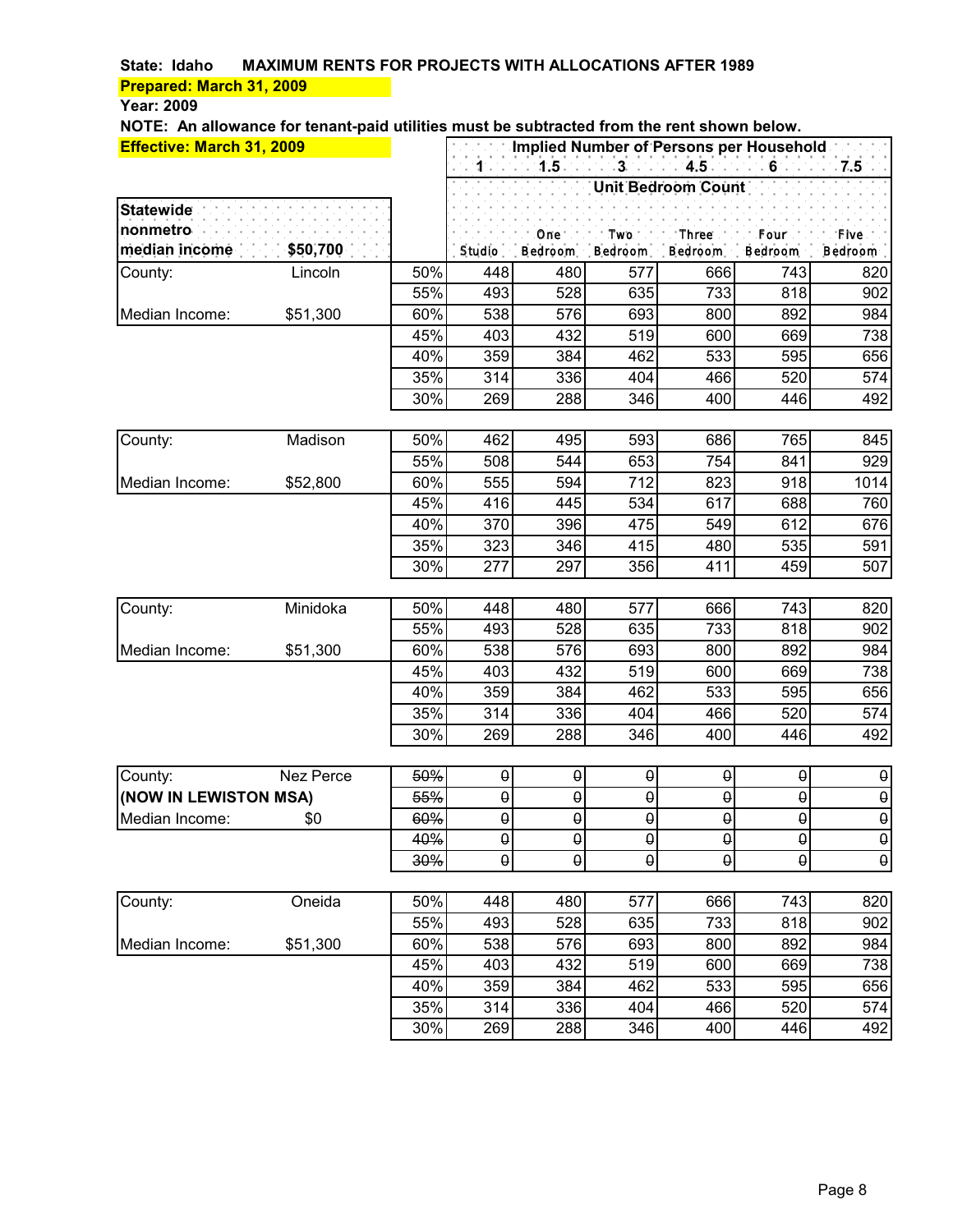**Year: 2009**

| <b>Effective: March 31, 2009</b> |          |            | Implied Number of Persons per Household |                  |                       |                    |                       |                       |
|----------------------------------|----------|------------|-----------------------------------------|------------------|-----------------------|--------------------|-----------------------|-----------------------|
|                                  |          |            | $1 - 1$                                 | $1.5 -$          | $3 - 3 - 4.5$         |                    |                       | $-7.5$                |
|                                  |          |            |                                         |                  |                       | Unit Bedroom Count |                       |                       |
| <b>Statewide</b>                 |          |            |                                         |                  |                       |                    |                       |                       |
| nonmetro                         |          |            |                                         | One.             | Two <sup>-</sup> .    | Three.             | .Four :               | . Five                |
| median income                    | \$50,700 |            | Studio                                  | Bedroom          | Bedroom               | <b>Bedroom</b>     | Bedroom               | Bedroom               |
| County:                          | Owyhee   | 50%        | $\pmb{\Theta}$                          | $\pmb{\uptheta}$ | $\pmb{\uptheta}$      | $\pmb{\theta}$     | $\theta$              | θ                     |
| (NOW IN BOISE CITY-NAMPA MSA)    |          | 55%        | $\pmb{\Theta}$                          | $\pmb{\Theta}$   | θ                     | θ                  | $\pmb{\theta}$        | $\pmb{\Theta}$        |
| Median Income:                   | \$0      | 60%        | $\boldsymbol{\theta}$                   | θ                | $\theta$              | θ                  | $\boldsymbol{\theta}$ | $\boldsymbol{\theta}$ |
|                                  |          | 40%        | $\Theta$                                | θ                | θ                     | $\Theta$           | $\boldsymbol{\theta}$ | $\boldsymbol{\theta}$ |
|                                  |          | 30%        | $\theta$                                | θ                | θ                     | $\theta$           | $\pmb{\theta}$        | $\boldsymbol{\theta}$ |
|                                  |          |            |                                         |                  |                       |                    |                       |                       |
| County:                          | Payette  | 50%        | 448                                     | 480              | 577                   | 666                | 743                   | 820                   |
|                                  |          | 55%        | 493                                     | 528              | 635                   | 733                | 818                   | 902                   |
| Median Income:                   | \$51,300 | 60%        | 538                                     | 576              | 693                   | 800                | 892                   | 984                   |
|                                  |          | 45%        | 403                                     | 432              | 519                   | 600                | 669                   | 738                   |
|                                  |          | 40%        | 359                                     | 384              | 462                   | 533                | 595                   | 656                   |
|                                  |          | 35%        | 314                                     | 336              | 404                   | 466                | 520                   | 574                   |
|                                  |          | 30%        | 269                                     | 288              | 346                   | 400                | 446                   | 492                   |
|                                  |          |            |                                         |                  |                       |                    |                       |                       |
| County:                          | Power    | 50%        | $\theta$                                | $\pmb{\Theta}$   | $\pmb{\theta}$        | $\pmb{\uptheta}$   | $\Theta$              | $\boldsymbol{\theta}$ |
| (NOW IN POCATELLO MSA)           |          | 55%        | $\theta$                                | $\theta$         | $\theta$              | $\theta$           | $\Theta$              | $\pmb{\uptheta}$      |
| Median Income:                   | \$0      | 60%        | $\Theta$                                | θ                | $\boldsymbol{\theta}$ | $\theta$           | $\theta$              | $\boldsymbol{\theta}$ |
|                                  |          | 40%        | $\boldsymbol{\theta}$                   | $\pmb{\Theta}$   | $\pmb{\Theta}$        | $\Theta$           | $\boldsymbol{\theta}$ | $\boldsymbol{\theta}$ |
|                                  |          | 30%        | $\pmb{\Theta}$                          | θ                | θ                     | θ                  | $\pmb{\theta}$        | $\pmb{\theta}$        |
|                                  |          |            |                                         |                  |                       |                    |                       |                       |
| County:                          | Shoshone | 50%        | 448                                     | 480              | 577                   | 666                | 743                   | 820                   |
|                                  |          | 55%        | 493                                     | 528              | 635                   | 733                | 818                   | 902                   |
| Median Income:                   | \$51,300 | 60%        | 538                                     | 576              | 693                   | 800                | 892                   | 984                   |
|                                  |          | 45%        | 403                                     | 432              | 519                   | 600                | 669                   | 738                   |
|                                  |          | 40%        | 359                                     | 384              | 462                   | 533                | 595                   | 656                   |
|                                  |          | 35%        | 314                                     | 336              | 404                   | 466                | 520                   | 574                   |
|                                  |          | 30%        | 269                                     | 288              | 346                   | 400                | 446                   | 492                   |
|                                  |          |            |                                         |                  |                       |                    |                       |                       |
| County:                          | Teton    | 50%        | 520<br>572                              | 556<br>612       | 668                   | 772                | 861<br>947            | 950                   |
| Median Income:                   | \$59,400 | 55%<br>60% | 624                                     | 668              | 735<br>802            | 849<br>927         | 1033                  | 1045                  |
|                                  |          | 45%        | 468                                     | 501              | 601                   | 695                | 775                   | 1140<br>855           |
|                                  |          | 40%        | 416                                     | 445              | 535                   | 618                | 689                   | 760                   |
|                                  |          | 35%        | 364                                     | 389              | 468                   | 540                | 602                   | 665                   |
|                                  |          |            |                                         |                  |                       |                    |                       |                       |
|                                  |          | 30%        | 312                                     | 334              | 401                   | 463                | 516                   | 570                   |